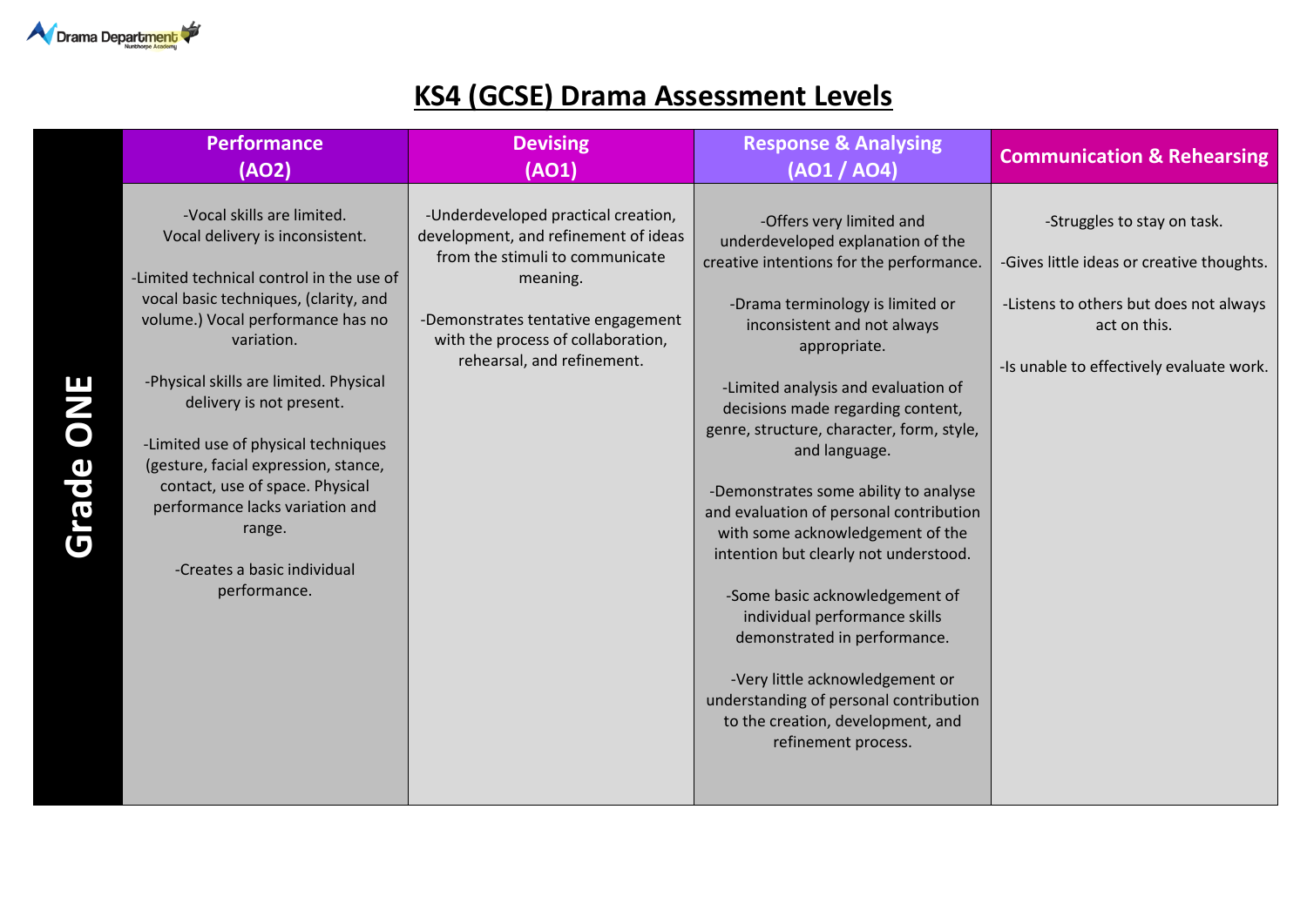

**Grade TWO**

-Vocal skills are underdeveloped. Vocal delivery is inconsistent.

-Limited technical control in the use of vocal techniques, (clarity, pace, pitch etc.) Vocal performance lacks variation.

-Physical skills are underdeveloped. Physical delivery is often inappropriate and inconsistent.

-Limited control in the use of physical techniques (gesture, facial expression, stance, contact, use of space. Physical performance lacks variation and range.

-Creates a basic individual performance. Limited ability to create character(s) role(s) Characterisation is uneven and lacks range.

-Limited practical creation, development, and refinement of ideas from the stimuli to communicate meaning.

-Demonstrates some limited and some developed engagement with the process of collaboration, rehearsal, and refinement.

-Offers a basic and underdeveloped explanation of the creative intentions for the performance.

-Drama terminology is limited or inconsistent which is not always appropriate.

-Limited analysis and evaluation of decisions made regarding content, genre, structure, character, form, style, and language.

-Demonstrates basic ability to analyse and evaluation of personal contribution and realisation of creative intentions within the performance.

-Underdeveloped analysis and evaluation of individual performance skills demonstrated in performance.

-Limited analysis and evaluation of personal contribution to the creation, development, and refinement process. -Stays on task for some of the lesson but quickly loses concentration

-Gives some basic ideas but these are underdeveloped and not creative.

-Listens to others and is able to understand points of view.

-Can identify strengths but cannot say why.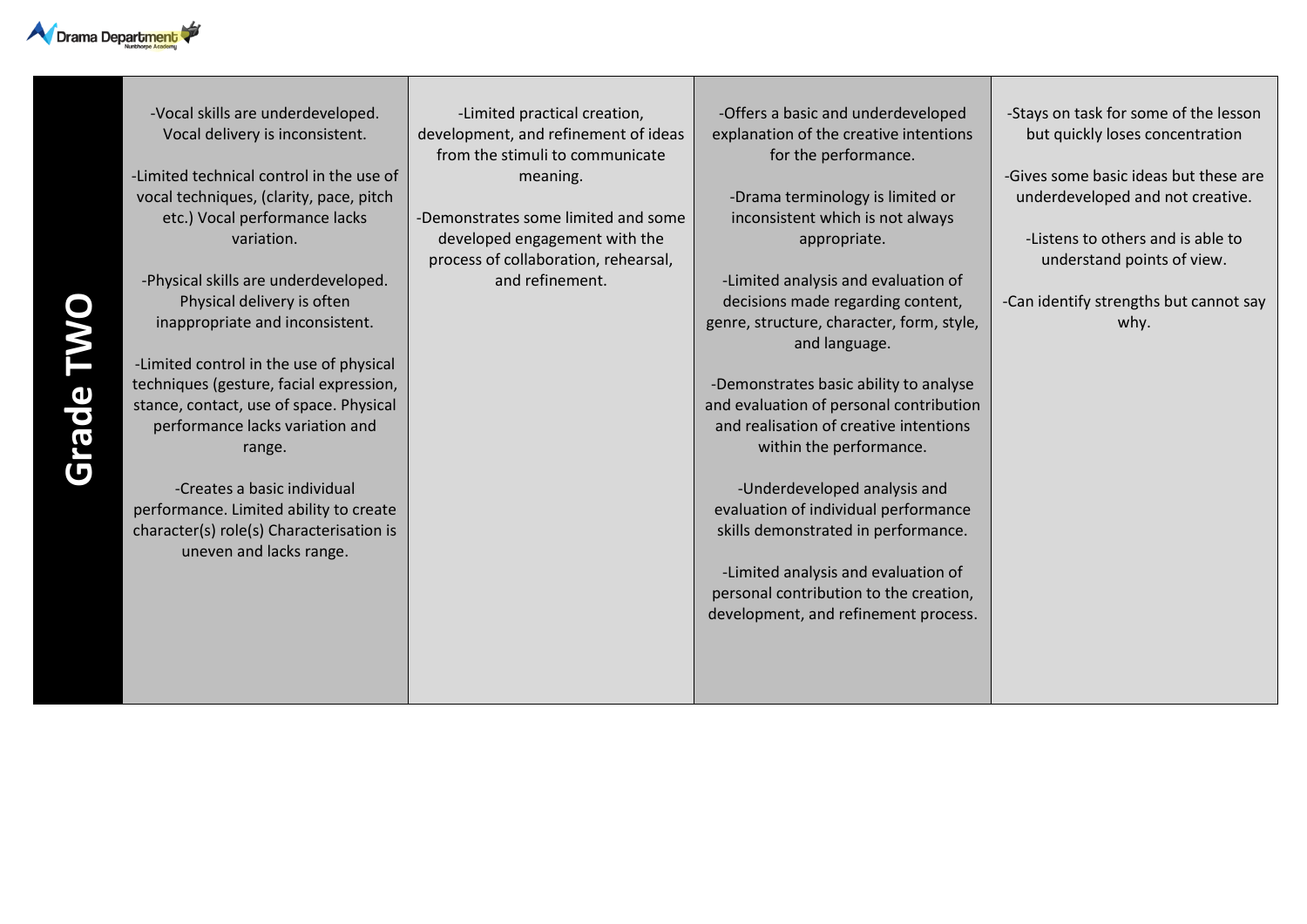

-Vocal skills are present, with some understanding. Vocal delivery is generally appropriate but not consistent.

-Some technical control is seen in the use of vocal techniques.

-Physical skills are present and generally appropriate yet not consistent.

-Evidence that there is some technical control can be seen in the use of gesture, facial expression, stillness, stance, contrast, use of space. Physical performance shows some variation.

-Creates a general sound physical performance. Performance is generally appropriate and consistent.

-Individual performance demonstrates generally sound understanding of style, genre, and theatrical conventions.

-Some technical control in the use of vocals and physical skills.

-Some sound practical creation, development, and refinement of ideas from the stimuli to communicate meaning.

-Demonstrates some adequate engagement with the process of collaboration, rehearsal, and refinement.

-Offers a basic, explanation of the creative intentions for the performance, some development is seen.

-Has some adequate use of drama terminology which is sometimes appropriate.

-Some adequate analysis with basic evaluation of personal contribution to the creation, development, and refinement process.

-Some adequate analysis with basic evaluation of decisions made regarding content, genre, structure, character, form, style, and language.

-Some analysis with some developed points about evaluation of individual performance/design skills demonstrated in the performance.

-Demonstrates some ability to analyse and evaluate the realisation of creative intentions within the performance, this does not lead to an evaluation.

-Stays on task for most of the lesson.

-Gives some basic ideas these are considered with some development but not always creative.

-Listens to others and is able to understand points of view.

-Can identify strengths and weaknesses but cannot say why.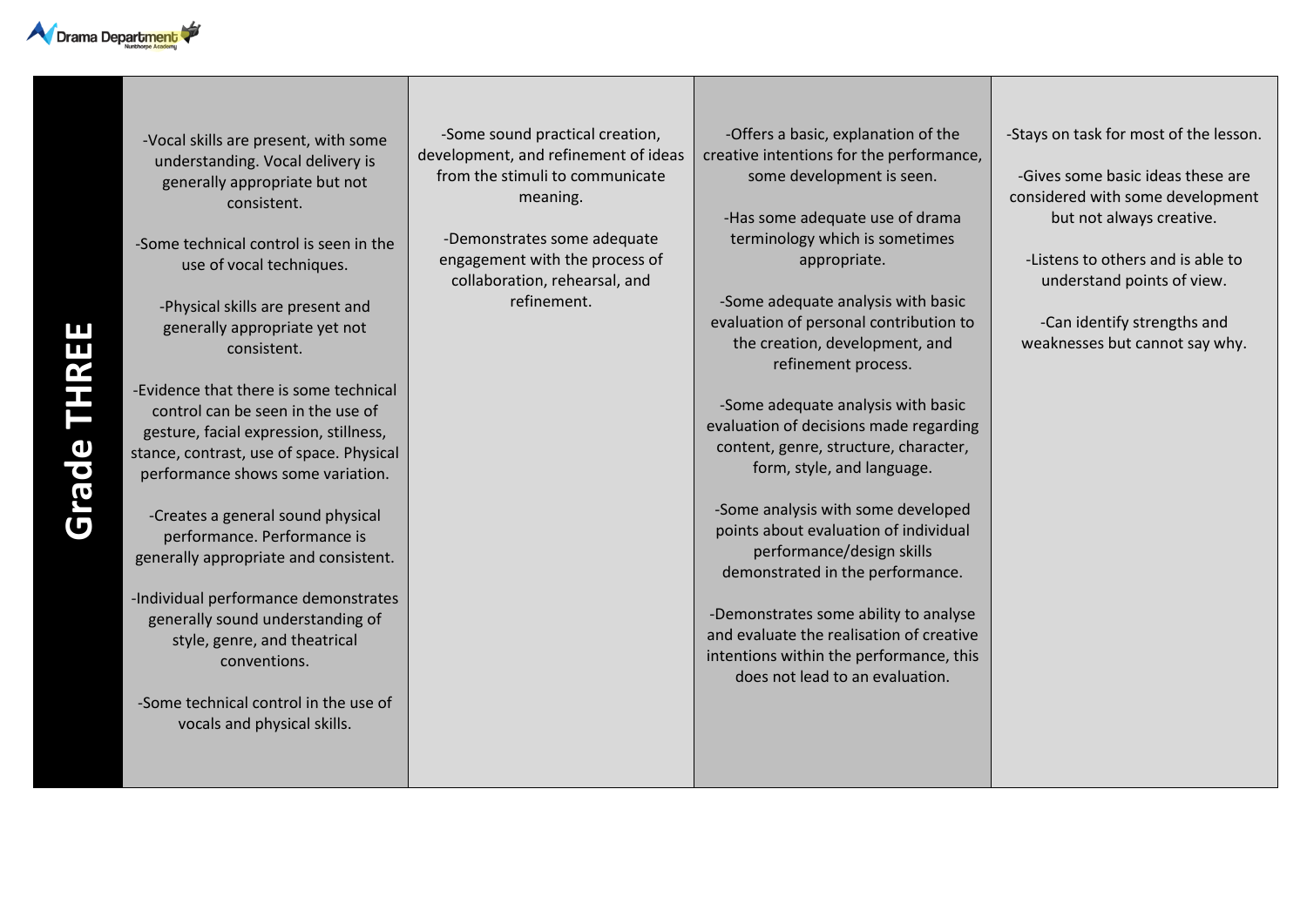

-Vocal skills are sound, with adequate understanding. Vocal delivery is generally appropriate and consistent.

-Sound technical control in the use of vocal techniques.

-Physical skills are sound and generally appropriate and consistent.

-Sound technical control of gesture, facial expression, stillness, stance, contrast, use of space. Physical performance shows general variation and range.

-Creates a general sound physical performance. Performance is generally appropriate and consistent.

-Individual performance demonstrates generally sound understanding of style, genre, and theatrical conventions.

-Sound technical control in the use of vocals and physical skills.

-Some good practical creation, development, and refinement of ideas from the stimuli to communicate meaning.

-Demonstrates good and adequate engagement with the process of collaboration, rehearsal, and refinement.

-Offers adequate explanations of the creative intentions for the performance.

-Generally adequate use of drama terminology which is sometimes appropriate.

-Generally adequate analysis with basic evaluation of personal contribution to the creation, development, and refinement process.

-Generally adequate analysis with basic evaluation of decisions made regarding content, genre, structure, character, form, style, and language.

-Adequate analysis with basic evaluation of individual performance/design skills demonstrated in the performance.

-Demonstrates adequate ability to analyse and evaluate the realisation of creative intentions within the performance, this leads to a limited evaluation.

-Stays on task throughout the lesson.

-Offers ideas these are considered with some development and creativity.

-Listens to others and is able to understand and react to their points of view.

> -Can identify strengths and weaknesses.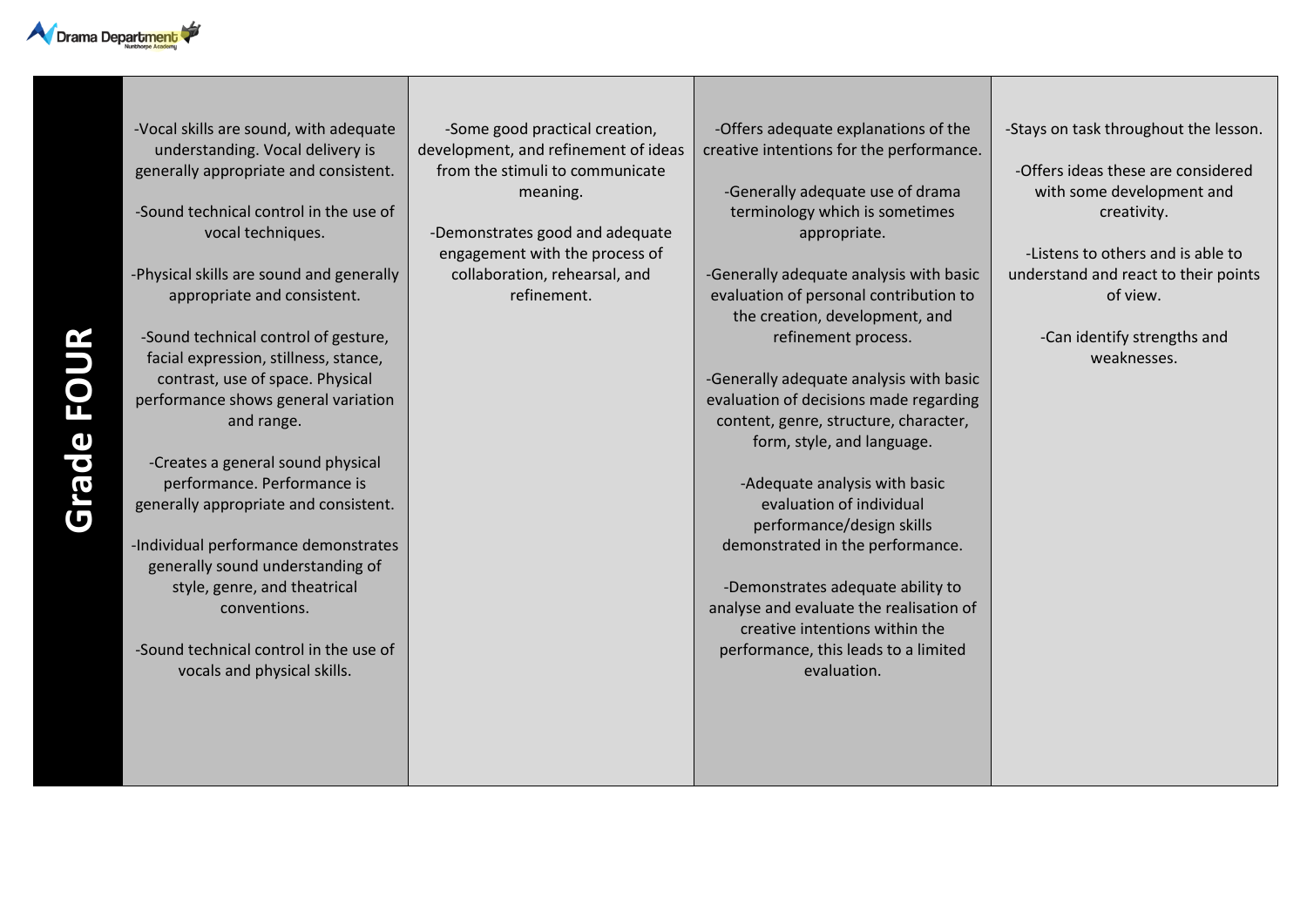

-Vocal skills are good, with adequate understanding. Vocal delivery is generally appropriate and consistent but need more variation.

-Good technical control in the use of vocal techniques but needs to be developed.

-Physical skills are good and generally appropriate and consistent, these needs to be more developed.

-Good technical control of gesture, facial expression, stillness, stance, contrast, use of space. Physical performance shows general variation and range.

-Creates a good physical performance. Performance is appropriate and consistent.

-Individual performance demonstrates a good understanding of style, genre, and theatrical conventions.

-Good technical control in the use of vocals and physical skills.

-Effective and sustained practical creation, development, and refinement of ideas from the stimuli to communicate meaning.

-Demonstrates secure engagement with the process of collaboration, rehearsal, and refinement.

-Offers explanations for the creative intentions of the performance but these are not sustained throughout.

-Use of appropriate drama terminology is seen but not developed throughout.

-Analysis and evaluation of decisions made regarding content, genre, structure, character, form, style and language are present but these are not sustained throughout.

-Analysis and evaluation of individual performance skills demonstrated in the performance are seen but not sustained throughout.

-Demonstrates some ability to analyse and evaluate the realisation of creative intentions within the performance but these are not clear or sustained.

-Stays on task throughout the lesson, leading some tasks in groups.

-Offers creative ideas these are considered with development.

-Listens to others and is able to put their ideas in to practice.

-Can identify strengths and weaknesses and justify the reasons.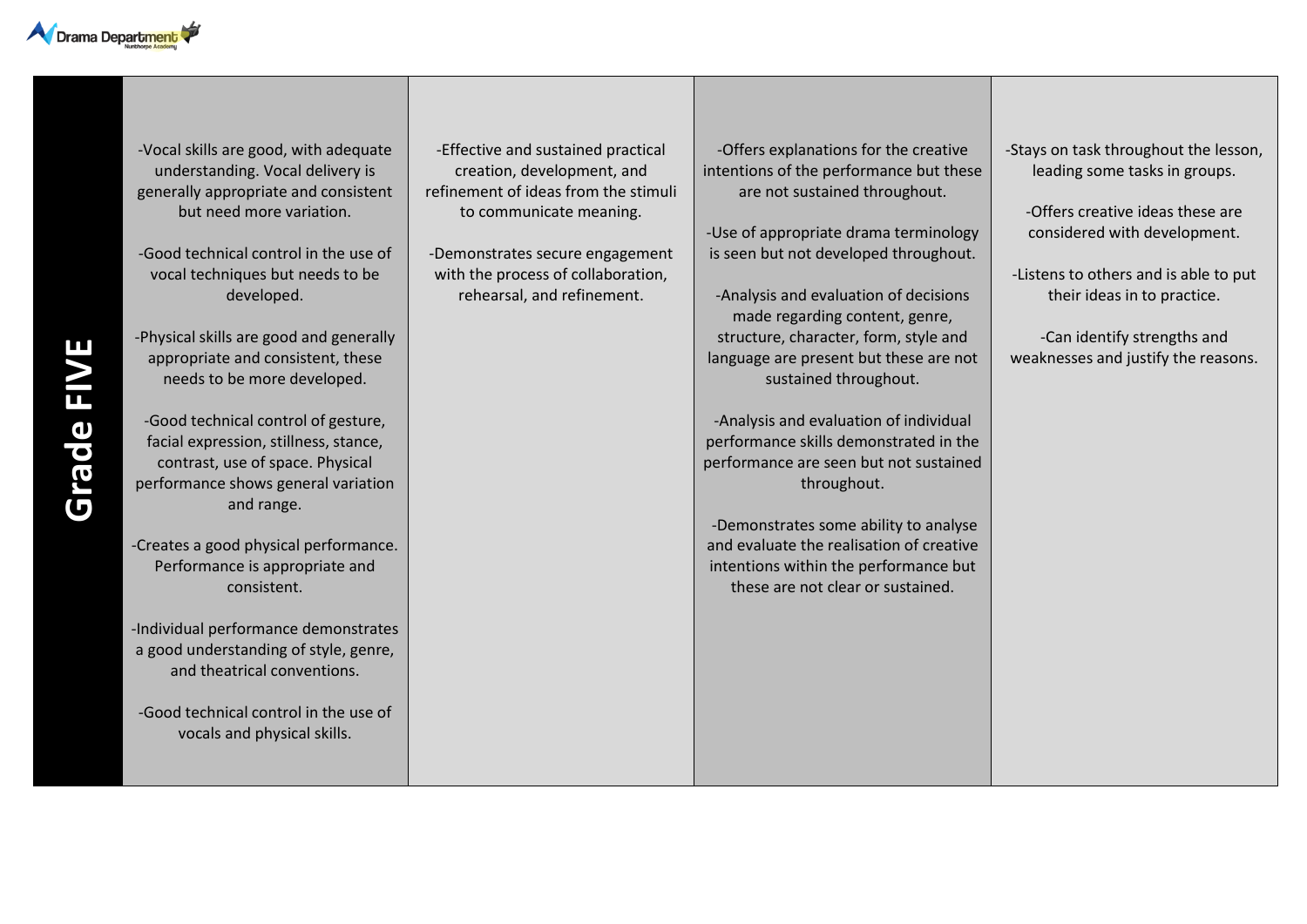

-Creates a coherent individual performance, demonstrating clear ability to combine and apply vocal and physical skills. Delivery is appropriate, consistent, and purposeful.

-Competent vocal control demonstrated when applying use of clarity, pace, inflection, pitch, and projection.

-Competent physical control demonstrated when applying use of space, gesture, stillness, and stance.

-Clear ability to create character(s)/role(s) that supports the communication of creative intent to the audience, with coherent focus, energy and confidence that contributes to the overall performance. Characterisation is developed and shows a range of mood and emotions.

-Individual performance demonstrates coherent understanding of style, genre, and theatrical conventions

> -Vocal and physical delivery is appropriate, consistent, and purposeful.

-Secure control in the use of physical and vocal techniques.

-Creative and developed practical creation, and refinement of ideas from the stimuli to communicate meaning.

-Demonstrates imaginative and creative engagement with the process of collaboration, rehearsal, and refinement.

-Offers sustained explanations for the creative intentions of the performance.

> -Secure and consistent use of appropriate drama terminology

-Secure analysis and evaluation of decisions made regarding content, genre, structure, character, form, style, and language

-Secure analysis and evaluation of individual performance skills demonstrated in the performance.

-Demonstrates secure and sustained ability to analyse and evaluate the realisation of creative intentions within the performance.

-Stays on task throughout the lesson, leading throughout, different tasks.

-Offers varied creative ideas these are well developed.

-Listens to others and are able to put their ideas in to practice, offering ways to develop these.

-Can identify strengths and weaknesses and justify the reasons. They are able to offer ways to improve their pieces.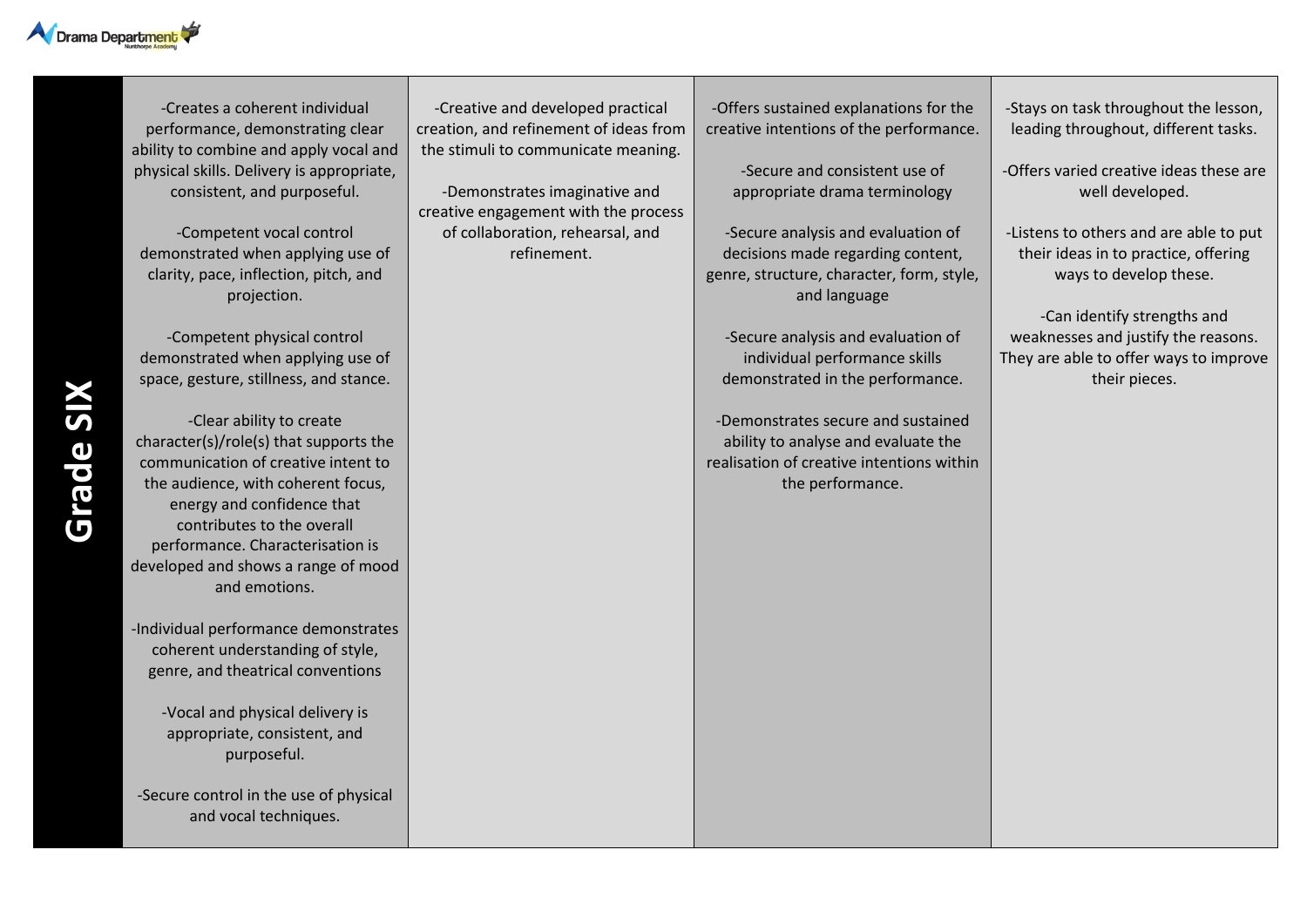

-Creates a creative individual performance, demonstrating accomplished ability to combine and apply vocal and physical skills. Delivery is somewhat engaging, dynamic, and skilful throughout.

-Creative and skilful vocal control demonstrated when applying some use of clarity, pace, inflection, pitch, and projection.

-Comprehensive physical control demonstrated when applying use of space, gesture, stillness, and stance.

-Accomplished ability to create character(s)/role(s) that supports the communication of creative intent to the audience, with comprehensive focus, energy, confidence, and commitment that are integral to the overall performance.

-Assured characterisation shows an accomplished level of refinement and range of moods and emotions.

-Individual performance demonstrates comprehensive understanding of style, genre, and theatrical conventions.

-Vocal and physical delivery is engaging, skilful throughout. Comprehensive technical control in the use of physical and vocal techniques.

-Assured and comprehensive practical creation, development, and refinement of ideas from the stimuli to communicate meaning.

-Demonstrates confident engagement with the process of collaboration, rehearsal, and refinement.

-Offers developed explanations for the creative intentions of the performance.

-Developed use of appropriate drama terminology.

-Assured and developed analysis and evaluation of decisions made regarding content, genre, structure, character, form, style, and language.

-Developed and secure analysis and evaluation of individual performance skills demonstrated in the performance.

-Demonstrates developed and secure analyse and evaluate about the realisation of creative intentions within the performance.

-Stays on task throughout the lesson contributing and leading different tasks.

-Offers imaginative and varied ideas which are well developed. Ideas begin to think outside of the box

-Listens to others, is able to put their ideas into practice and develop these to create an excellent piece of work.

-Can identify strengths and weaknesses and justify the reasons. They are able to offer ways to improve their pieces with clear understanding of the impact of this.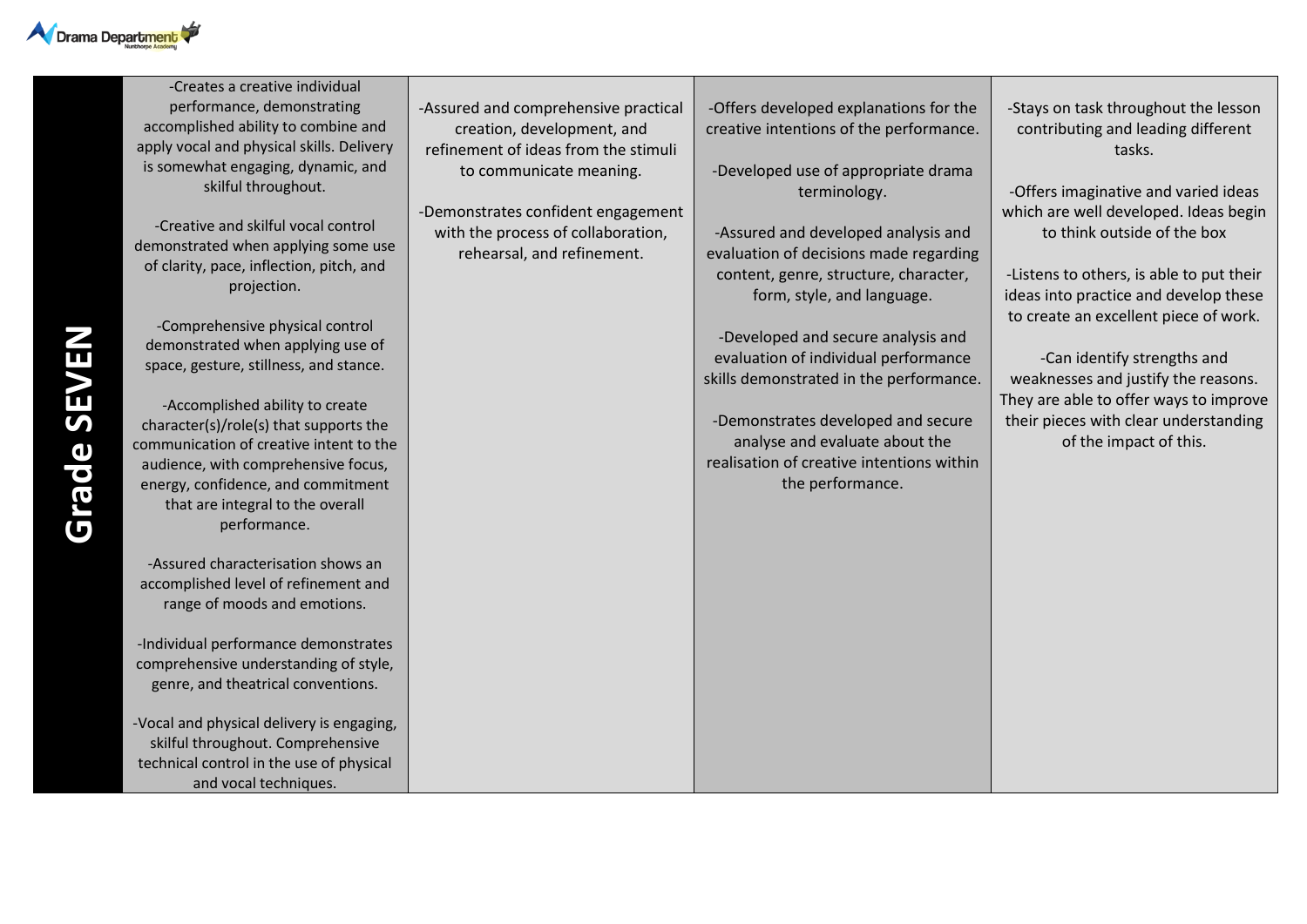

-Creates an assured individual performance, demonstrating accomplished ability to combine and apply vocal and physical skills. Delivery is highly engaging, dynamic, and skilful throughout.

-Comprehensive, skilful and highly varied vocal control is demonstrated when applying a use of clarity, pace, inflection, pitch and projection throughout the piece.

-Comprehensive physical control demonstrated when applying use of space, gesture, stillness and stance throughout the performance and changes of character/role

-Accomplished ability to create character(s)/role(s) that supports the communication of creative intent to the audience, this is fully understood and clearly communicated. Developed and comprehensive focus, energy, confidence, and commitment are integral to the overall performance. -Assured characterisation shows an

accomplished level of refinement and range of moods and emotions throughout the performance in a range of characters.

-Individual performance demonstrates comprehensive understanding of style, genre, and theatrical conventions, which are well developed throughout.

-Highly Assured and comprehensive practical creation, development, and refinement of ideas from the stimuli to communicate meaning.

-Demonstrates highly confident engagement with the process of collaboration, rehearsal, and refinement.

-Stays on task throughout the lesson contributing and leading different tasks to an excellent level.

-Offers imaginative and varied ideas which are well developed. Ideas think outside of the box

-Listens to others, is able to put their ideas into practice and develop these to create an exceptional piece of work.

-Can identify strengths and weaknesses and justify the reasons in detail. They offer ways to improve their pieces throughout the process and can discuss this with others, they have a clear understanding of the impact of this.

**Grade EIGHT**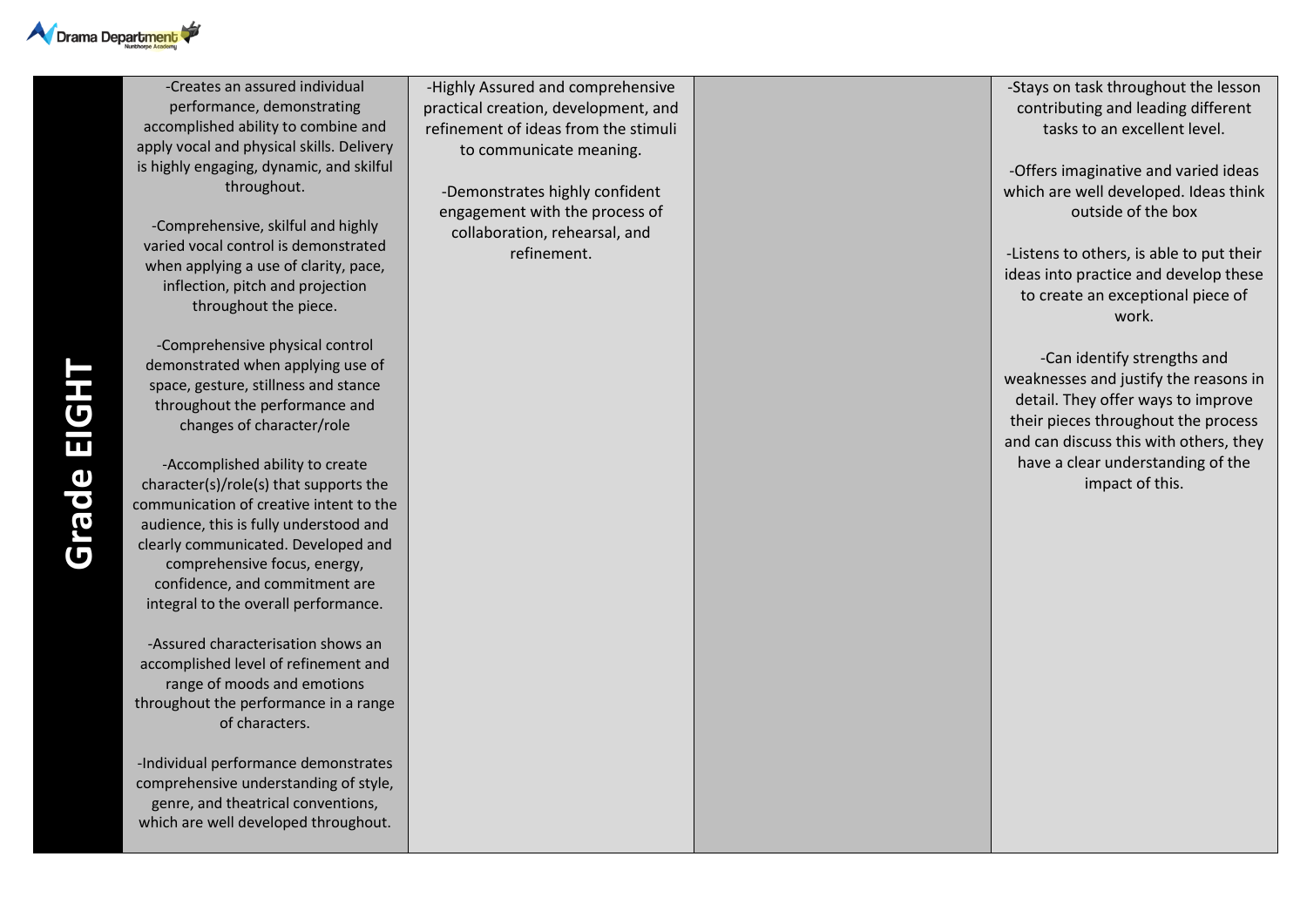

| -Vocal and physical delivery is engaging,<br>dynamic and skilful throughout. Ideas<br>are fully developed. |  |  |
|------------------------------------------------------------------------------------------------------------|--|--|
| -Comprehensive and technical control in<br>the use of physical and vocal<br>techniques.                    |  |  |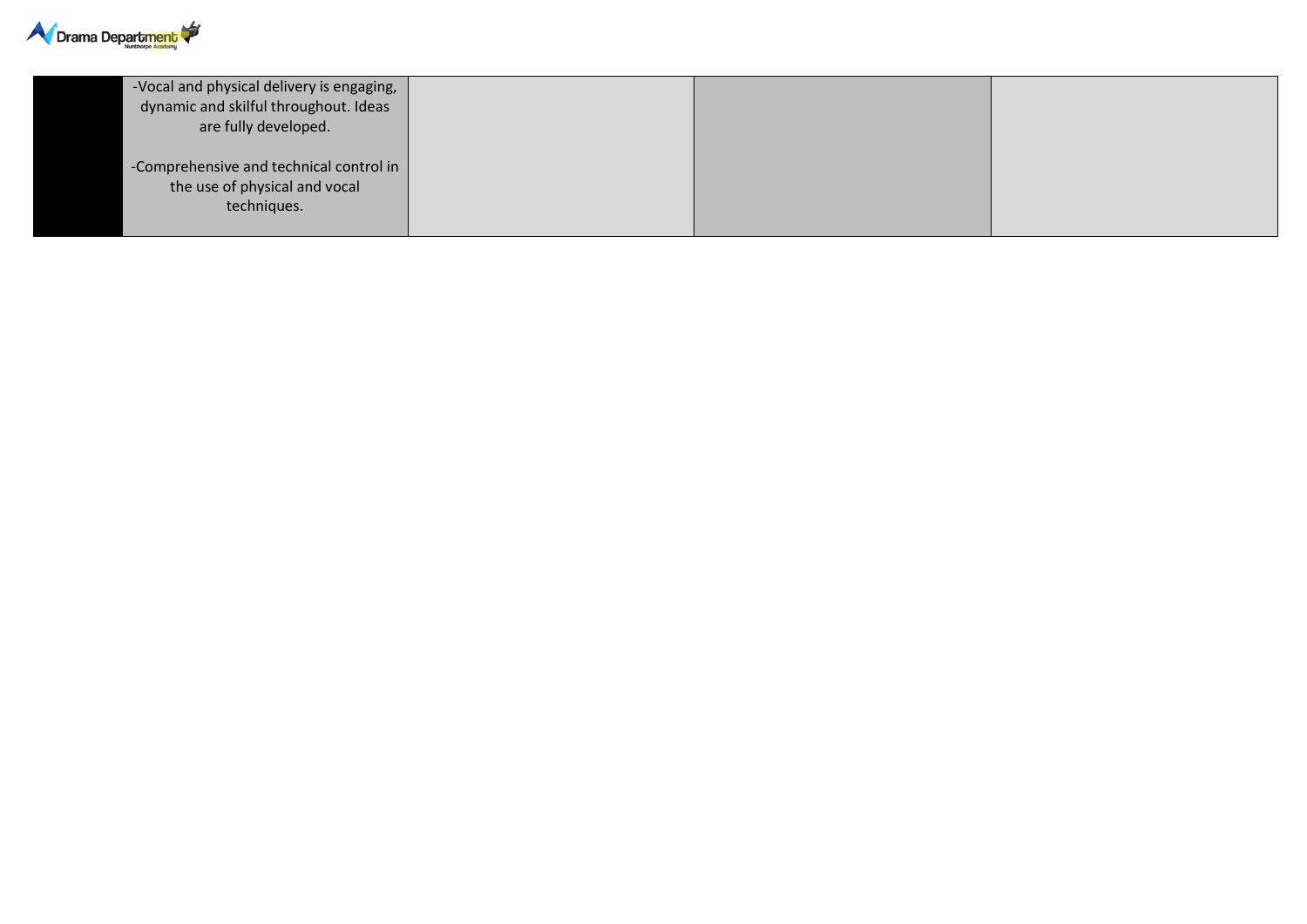

-Creates an assured, exceptionally rehearsed, and imaginative individual performance, demonstrating accomplished ability to combine and apply vocal and physical skills. Delivery is highly engaging, dynamic, and skilful throughout.

-Outstanding and Comprehensive skilful vocal control demonstrated when applying use of clarity, pace, inflection, pitch, and projection. This shows a sense of flair and imagination.

-Outstanding, comprehensive, and skilful physical control demonstrated when applying use of space, gesture, stillness, and stance. Used with creativity and imagination to produce a well realised performance.

-Outstanding ability to create character(s)/role(s) that supports the communication of creative intent to the audience, with comprehensive focus, energy, confidence, and commitment that are integral to the overall performance.

-Outstanding characterisation shows an excellent level of refinement and range of moods and emotions.

-Individual performance demonstrates outstanding understanding of style, genre, and theatrical conventions.

-Assured and comprehensive practical creation, development, and refinement of ideas from the stimuli to communicate meaning.

-Demonstrates highly confident and creative engagement with the process of collaboration, rehearsal, and refinement

## -Can offer comprehensive explanations for the creative intentions of the performance

-Confident and accomplished use of terminology drama terminology.

-Assured analysis and evaluation of decisions made regarding content, genre, structure, character, form, style, and language.

-Comprehensive analysis and evaluation of individual performance skills demonstrated in the performance.

-Demonstrates accomplished and comprehensive ability to analyse and evaluate the realisation of creative intentions within the performance.

-Stays on task throughout the lesson contributing and leading different tasks to an exceptional level.

-Offers imaginative and varied ideas which are well developed. Ideas think outside of the box to an exceptional level.

-Listens to others helping others develop their ideas. Is able to put their and others' ideas into practice and develop these to create an exceptional piece of work.

-Can identify strengths and weaknesses and justify the reasons in detail. They offer ways to improve their pieces throughout the process and can discuss this with others. They have a clear understanding of the impact of this.

**Grade NINE**